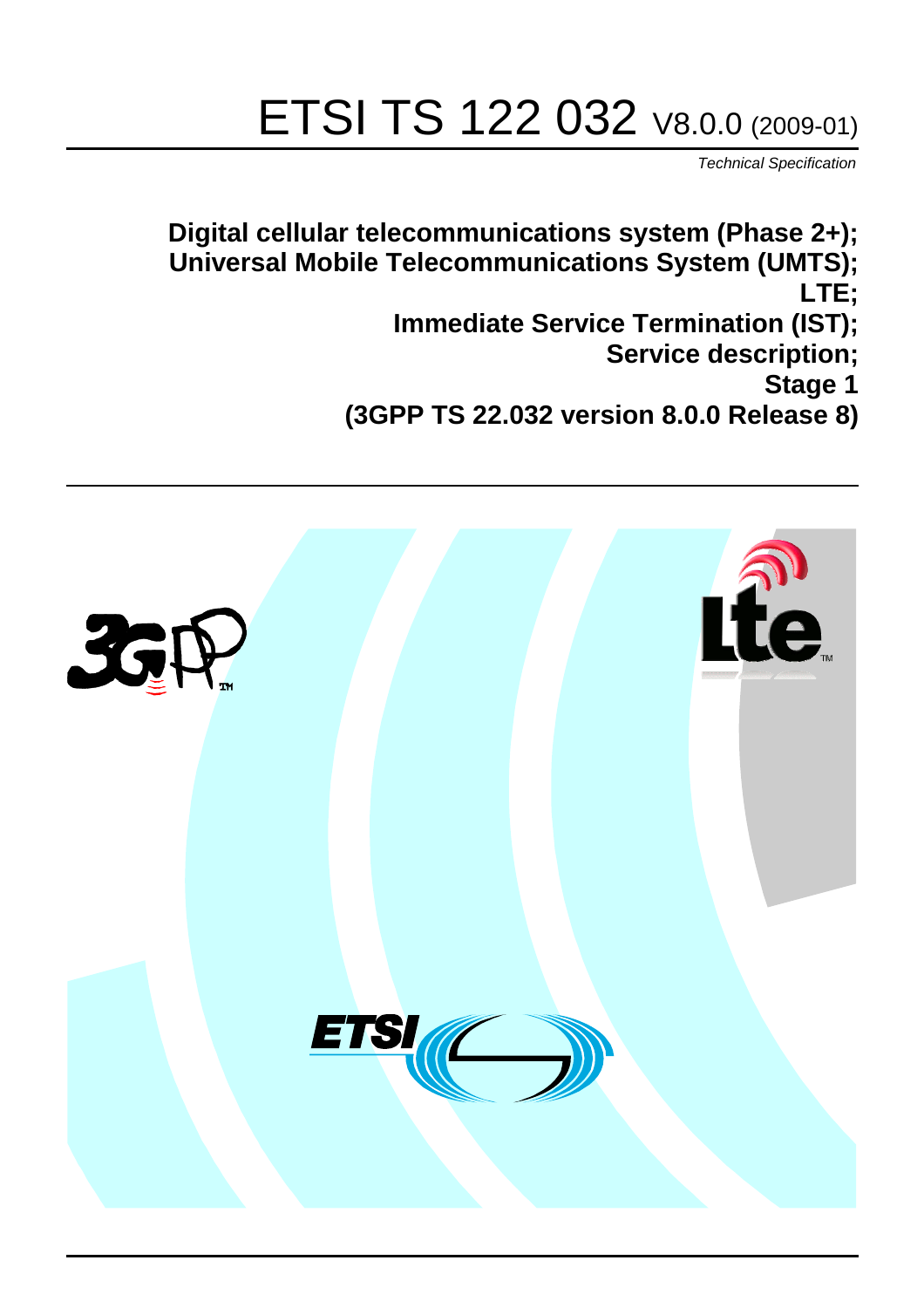Reference RTS/TSGS-0322032v800

Keywords GSM, LTE, SECURITY, UMTS

#### *ETSI*

#### 650 Route des Lucioles F-06921 Sophia Antipolis Cedex - FRANCE

Tel.: +33 4 92 94 42 00 Fax: +33 4 93 65 47 16

Siret N° 348 623 562 00017 - NAF 742 C Association à but non lucratif enregistrée à la Sous-Préfecture de Grasse (06) N° 7803/88

#### *Important notice*

Individual copies of the present document can be downloaded from: [http://www.etsi.org](http://www.etsi.org/)

The present document may be made available in more than one electronic version or in print. In any case of existing or perceived difference in contents between such versions, the reference version is the Portable Document Format (PDF). In case of dispute, the reference shall be the printing on ETSI printers of the PDF version kept on a specific network drive within ETSI Secretariat.

Users of the present document should be aware that the document may be subject to revision or change of status. Information on the current status of this and other ETSI documents is available at <http://portal.etsi.org/tb/status/status.asp>

If you find errors in the present document, please send your comment to one of the following services: [http://portal.etsi.org/chaircor/ETSI\\_support.asp](http://portal.etsi.org/chaircor/ETSI_support.asp)

#### *Copyright Notification*

No part may be reproduced except as authorized by written permission. The copyright and the foregoing restriction extend to reproduction in all media.

> © European Telecommunications Standards Institute 2009. All rights reserved.

**DECT**TM, **PLUGTESTS**TM, **UMTS**TM, **TIPHON**TM, the TIPHON logo and the ETSI logo are Trade Marks of ETSI registered for the benefit of its Members.

**3GPP**TM is a Trade Mark of ETSI registered for the benefit of its Members and of the 3GPP Organizational Partners. **LTE**™ is a Trade Mark of ETSI currently being registered

for the benefit of its Members and of the 3GPP Organizational Partners.

**GSM**® and the GSM logo are Trade Marks registered and owned by the GSM Association.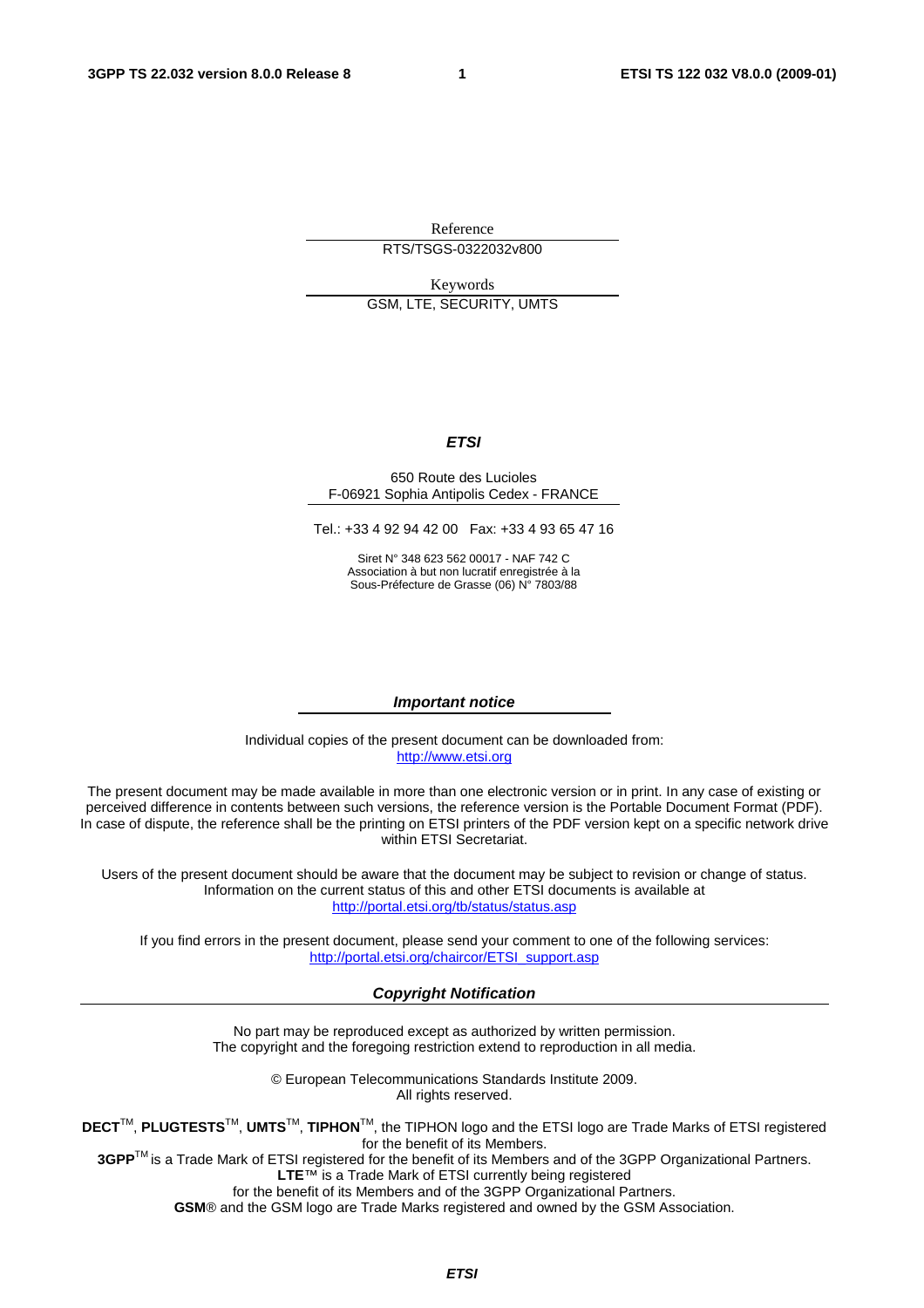### Intellectual Property Rights

IPRs essential or potentially essential to the present document may have been declared to ETSI. The information pertaining to these essential IPRs, if any, is publicly available for **ETSI members and non-members**, and can be found in ETSI SR 000 314: *"Intellectual Property Rights (IPRs); Essential, or potentially Essential, IPRs notified to ETSI in respect of ETSI standards"*, which is available from the ETSI Secretariat. Latest updates are available on the ETSI Web server [\(http://webapp.etsi.org/IPR/home.asp\)](http://webapp.etsi.org/IPR/home.asp).

Pursuant to the ETSI IPR Policy, no investigation, including IPR searches, has been carried out by ETSI. No guarantee can be given as to the existence of other IPRs not referenced in ETSI SR 000 314 (or the updates on the ETSI Web server) which are, or may be, or may become, essential to the present document.

#### Foreword

This Technical Specification (TS) has been produced by ETSI 3rd Generation Partnership Project (3GPP).

The present document may refer to technical specifications or reports using their 3GPP identities, UMTS identities or GSM identities. These should be interpreted as being references to the corresponding ETSI deliverables.

The cross reference between GSM, UMTS, 3GPP and ETSI identities can be found under [http://webapp.etsi.org/key/queryform.asp.](http://webapp.etsi.org/key/queryform.asp)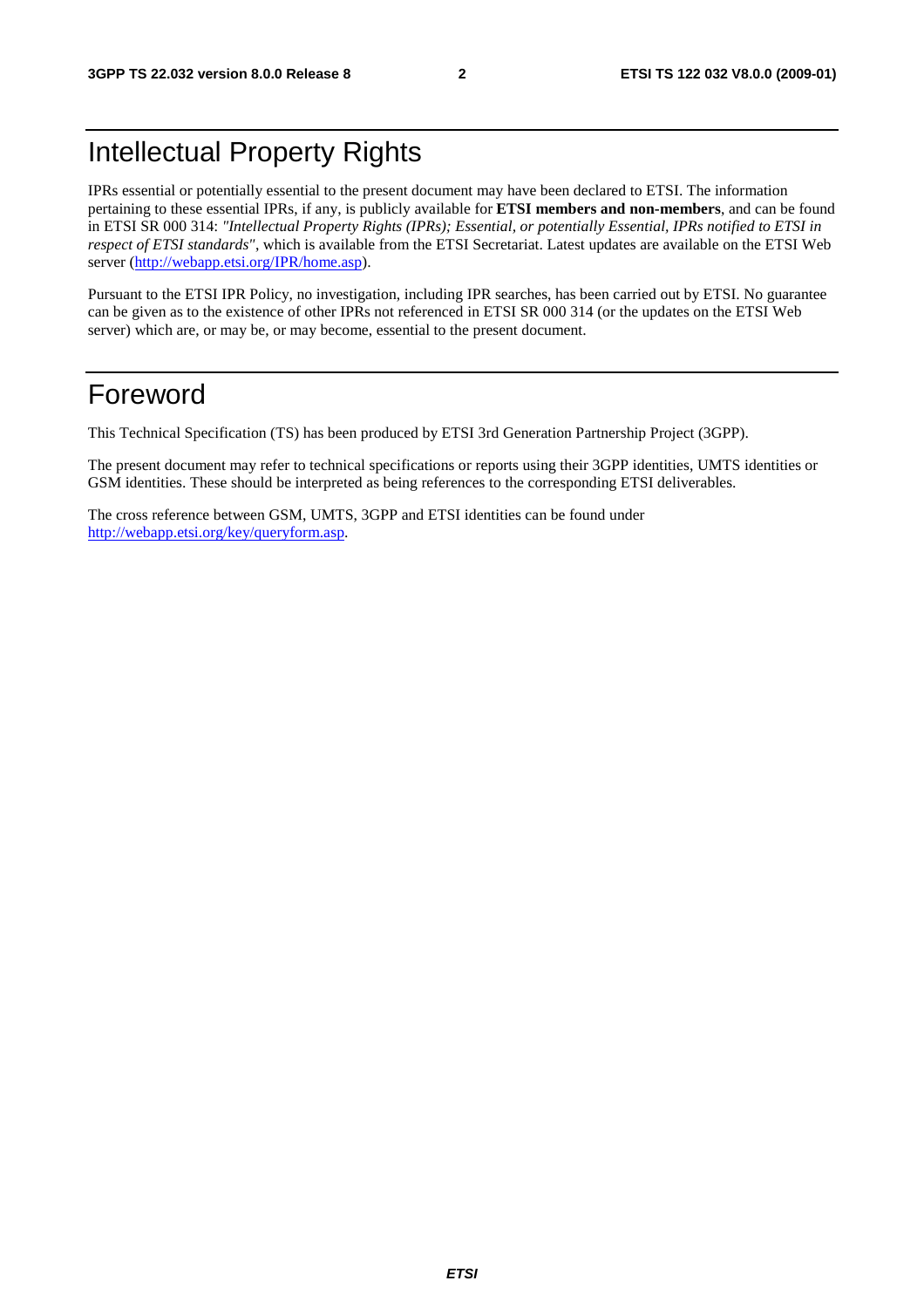$\mathbf{3}$ 

## Contents

| 1                                          |                                                                                 |  |  |  |  |  |
|--------------------------------------------|---------------------------------------------------------------------------------|--|--|--|--|--|
| 2                                          |                                                                                 |  |  |  |  |  |
| 3<br>3.1<br>3.2                            | $\textbf{Definitions} \textcolor{red}{\textbf{15}} \textcolor{red}{\textbf{5}}$ |  |  |  |  |  |
| $\overline{4}$<br>4.1<br>4.2<br>4.3<br>4.4 |                                                                                 |  |  |  |  |  |
| 5                                          |                                                                                 |  |  |  |  |  |
|                                            |                                                                                 |  |  |  |  |  |
|                                            |                                                                                 |  |  |  |  |  |
|                                            |                                                                                 |  |  |  |  |  |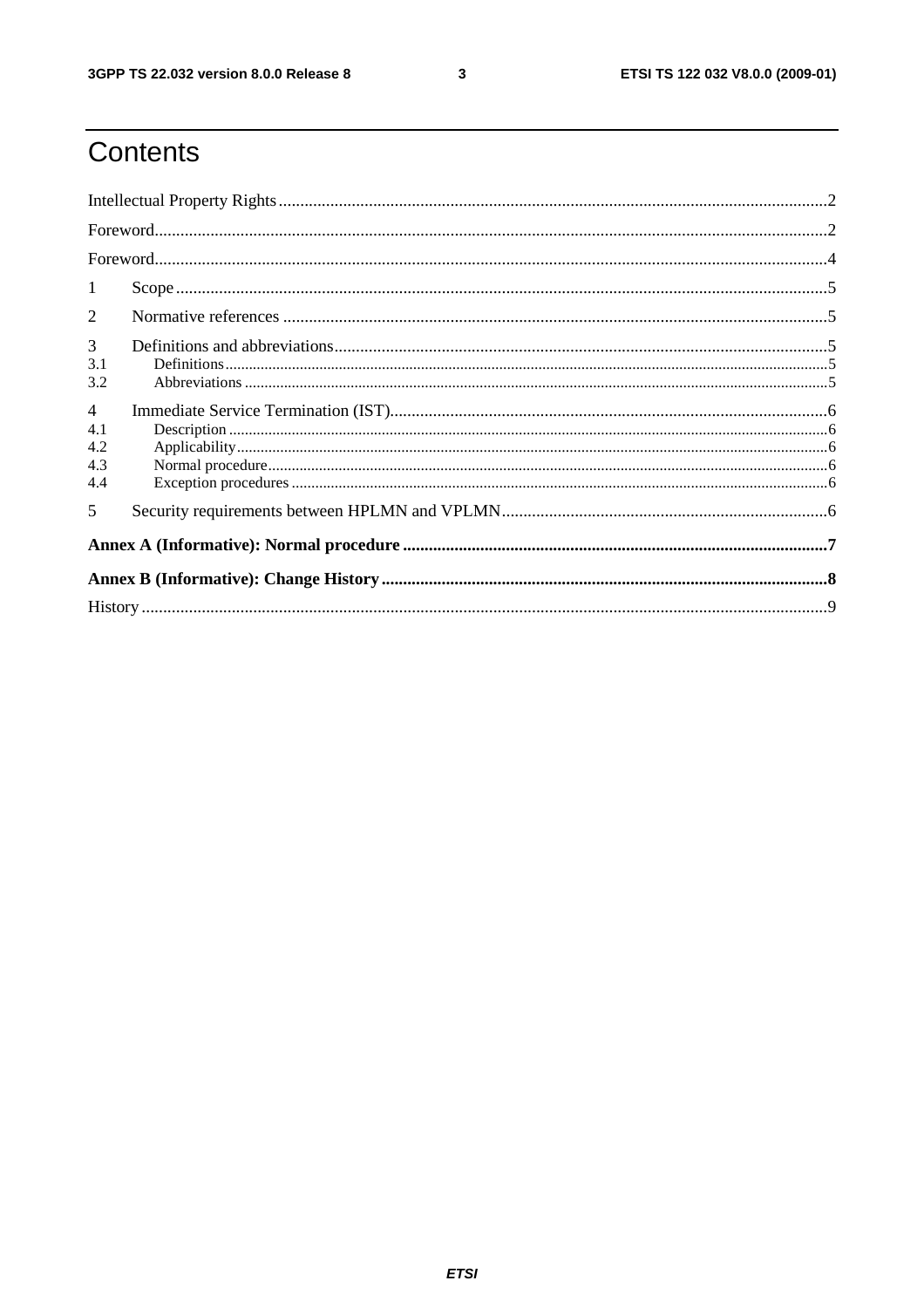#### Foreword

This Technical Specification has been produced by the 3<sup>rd</sup> Generation Partnership Project (3GPP).

The contents of the present document are subject to continuing work within the TSG and may change following formal TSG approval. Should the TSG modify the contents of the present document, it will be re-released by the TSG with an identifying change of release date and an increase in version number as follows:

Version x.y.z

where:

- x the first digit:
	- 1 presented to TSG for information;
	- 2 presented to TSG for approval;
	- 3 or greater indicates TSG approved document under change control.
- y the second digit is incremented for all changes of substance, i.e. technical enhancements, corrections, updates, etc.
- z the third digit is incremented when editorial only changes have been incorporated in the document.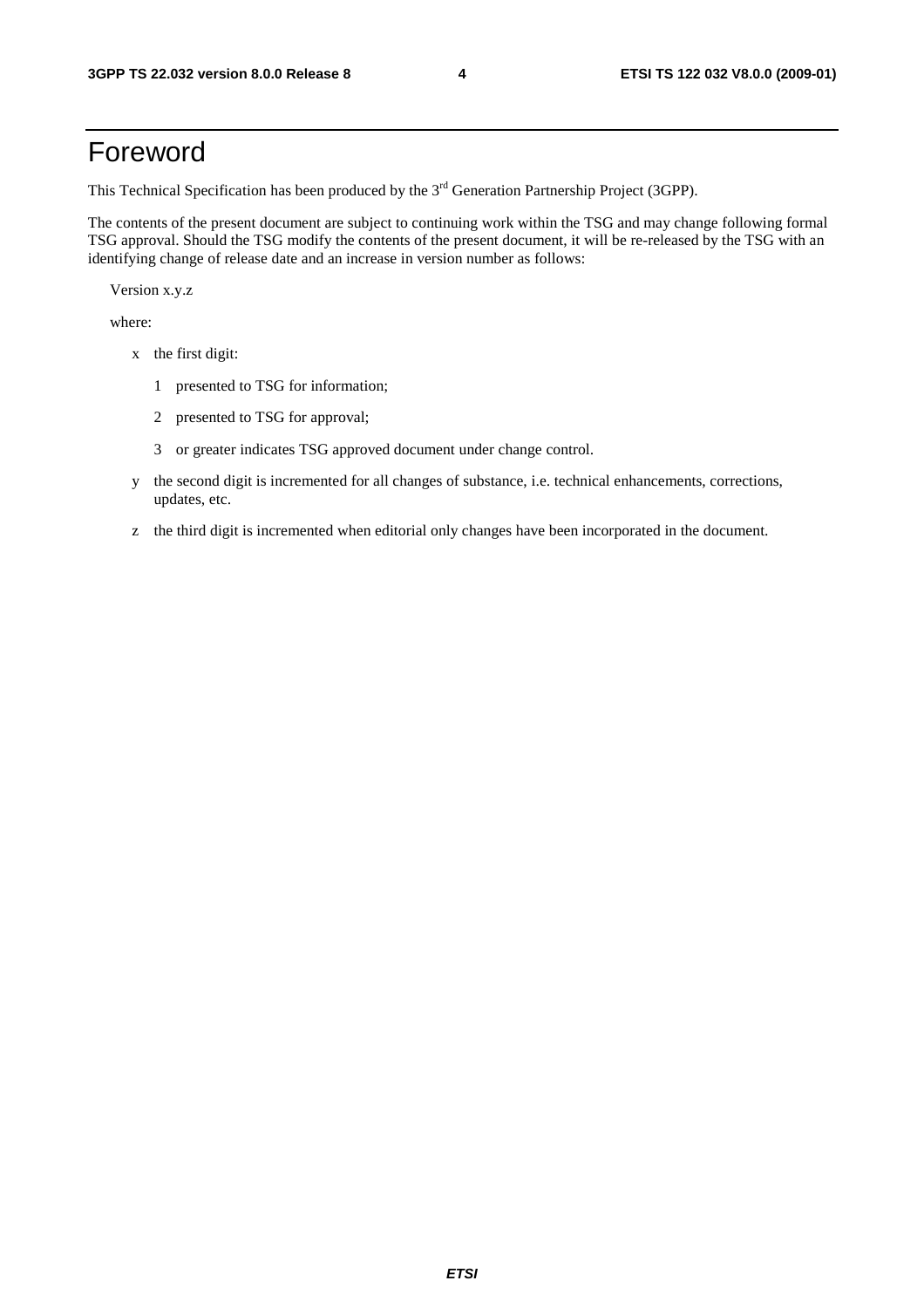#### 1 Scope

This Technical Specification specifies the stage 1 description of the Immediate Service Termination (IST) service which provides the means for the HPLMN to terminate all the activities of an HPLMN subscriber in a VPLMN.

The purpose of this network feature is to enable the HPLMN to control the activities of its subscribers, particularly while they are roaming. If the HPLMN decides (based upon information received via Fraud Information Gathering System (FIGS) or other systems) that a roaming subscriber is behaving in a fraudulent or suspicious manner, the HPLMN can terminate all activities of the subscriber, including calls (including transferred and diverted calls) that are in progress.

This procedure can also be used to terminate all the activities of a subscriber when the subscription has ended.

The primary aim is to enable service providers/network operators to use IST to reduce the amount of money that they lose because of roaming fraud.

### 2 Normative references

The following documents contain provisions which, through reference in this text, constitute provisions of the present document.

- References are either specific (identified by date of publication, edition number, version number, etc.) or non-specific.
- For a specific reference, subsequent revisions do not apply.
- For a non-specific reference, the latest version applies. In the case of a reference to a 3GPP document (including a GSM document), a non-specific reference implicitly refers to the latest version of that document *in the same Release as the present document*.
- [1] 3GPP TR 21.905: "3rd Generation Partnership Project; Technical Specification Group Services and System Aspects; Vocabulary for 3GPP Specifications".

#### 3 Definitions and abbreviations

#### 3.1 Definitions

For the purposes of this specification the following definitions apply:

**subscriber activities:** subscriber activities that must be terminated. These can be call related events (e.g. call set-up, call termination) or the invocation of call related and call independent supplementary services (e.g. Call Hold, Call Waiting, Call Transfer, Call Forwarding, Unstructured Supplementary Service Data (USSD)).

#### 3.2 Abbreviations

For the purposes of the present document, the abbreviations given in TR 21.905 [1] and the following abbreviations apply:

| -IST        | Immediate Service Termination      |
|-------------|------------------------------------|
| <b>FIGS</b> | Fraud Information Gathering System |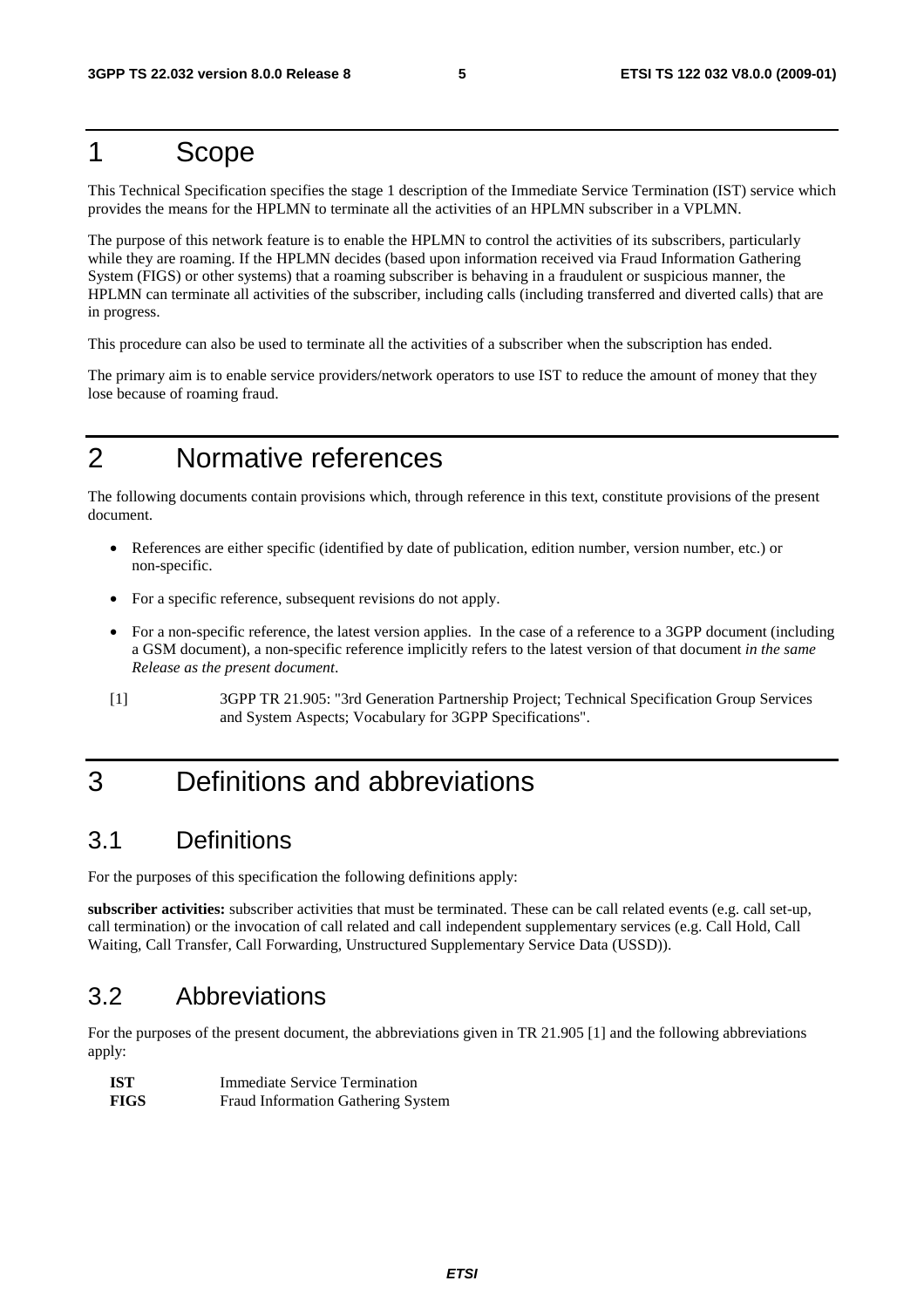### 4 Immediate Service Termination (IST)

#### 4.1 Description

It shall be possible for the Home Public Land Mobile Network (HPLMN) to instruct any PLMN to terminate immediately all the activities of a specified HPLMN subscriber.

Immediate Service Termination (IST) is controlled by the HPLMN and can be triggered by the HPLMN only.

A subscriber shall be specified by the International Mobile Subscriber Identity (IMSI).

For subscribers that are marked as subscribed to a CAMEL-based service, IST shall be possible using Customised Application for Mobile network Enhanced Logic (CAMEL).

IST shall also be possible for subscribers who are not marked as subscribed to any CAMEL-based service (see Annex A).

#### 4.2 Applicability

This network feature applies to all subscribed Bearer Services and Teleservices of the subscriber, except for emergency calls.

#### 4.3 Normal procedure

The HPLMN will normally direct a request for IST for a particular subscriber to the current Visited PLMN (VPLMN) of that subscriber and the PLMN visited by the subscriber immediately prior to visiting the current VPLMN

NOTE: In practice, the IST command will be sent to individual Mobile-services Switching Centres (MSCs), and not to "VPLMNs" as a whole (but such detail is for Stage 2 and not Stage 1). IST will therefore be sent to all MSCs in which the subscriber has (or may have) an active call, as logged by the HPLMN. These MSCs may be confined to the current VPLMN or may include MSC(s) in the PLMN visited by the subscriber immediately prior to visiting the current VPLMN (or PLMNs visited even earlier).

The VPLMN shall confirm receipt of the IST command.

The VPLMN shall then terminate all activities of that subscriber in the VPLMN including ongoing calls and forwarded, deflected and transferred calls. The call records of calls terminated by the operation of IST shall contain a field indicating that the call terminated because of the operation of IST.

The VPLMN shall then confirm to the HPLMN that all subscriber activities in that VPLMN have been terminated.

If the specified subscriber has no activities in the VPLMN then the VPLMN shall inform the HPLMN of this.

#### 4.4 Exception procedures

If after sending an IST command to a VPLMN, the HPLMN does not receive a positive acknowledgement from the VPLMN indicating receipt and comprehension of the IST command, the HPLMN should assume that the VPLMN does not support IST.

#### 5 Security requirements between HPLMN and VPLMN

It is expected that there will be a need for authentication and confidentiality of the communication made between PLMNs.

These issues are for study under other work items within the SMG10 work programme.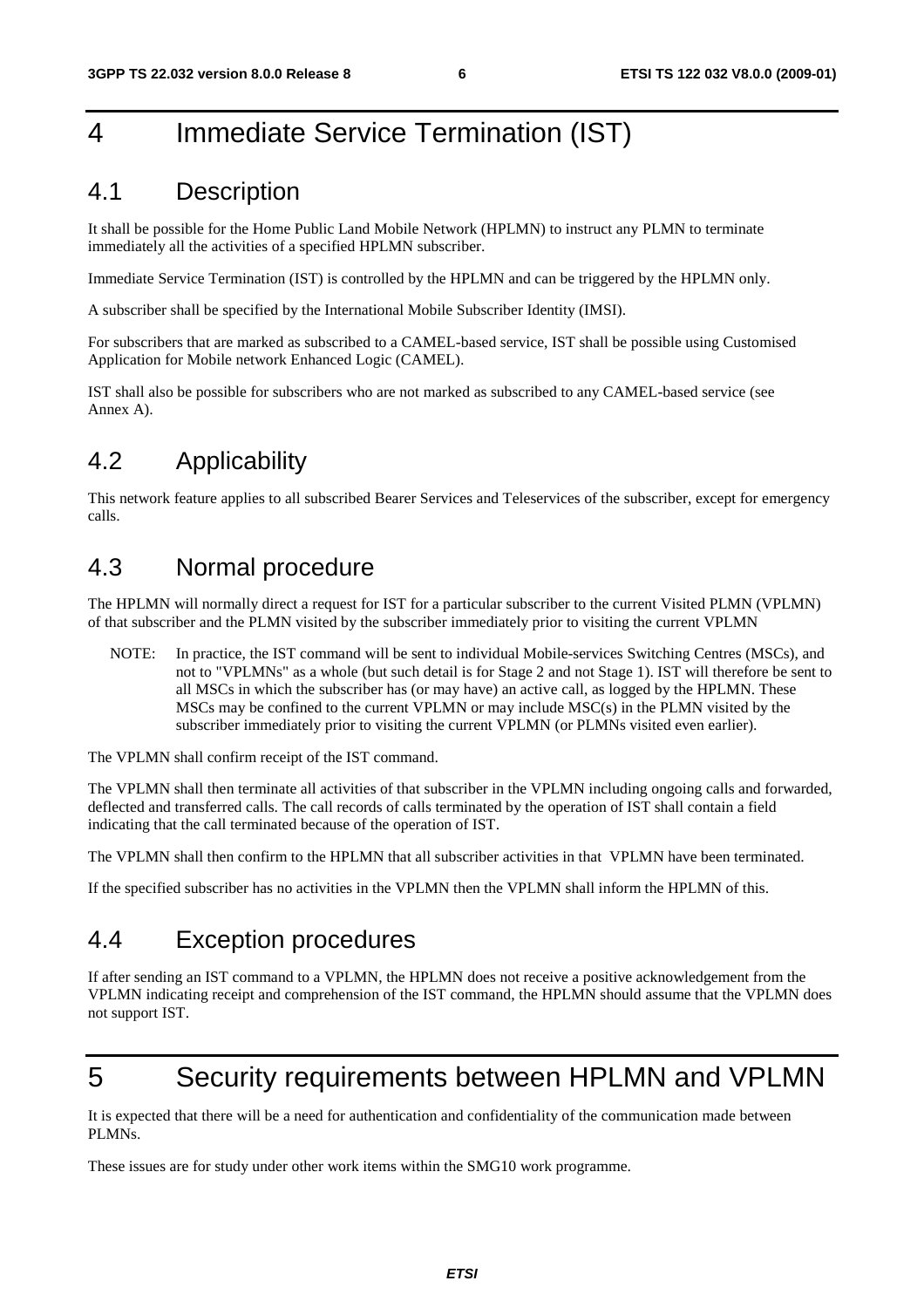### Annex A (Informative): Normal procedure

IST has been defined to work in co-ordination with existing GSM facilities.

- 1) The HPLMN changes the subscriber's entry in the HLR to prevent the resumption of activity in the HPLMN and VPLMN after IST has terminated all subscriber activity.
- 2) The HPLMN sends a MAP "Cancel Location" command to the VLR to prevent the resumption of activity by the subscriber within the VPLMN without reference to the HPLMN.
- 3) The HPLMN sends an IST command to the VPLMN, (possibly a specific MAP message).
- 4) The VPLMN confirms receipt and comprehension of the command.
- 5) The VPLMN terminates all activities of the subscriber indicated by the command.
- 6) The VPLMN confirms to the HPLMN that all subscriber activities have been terminated.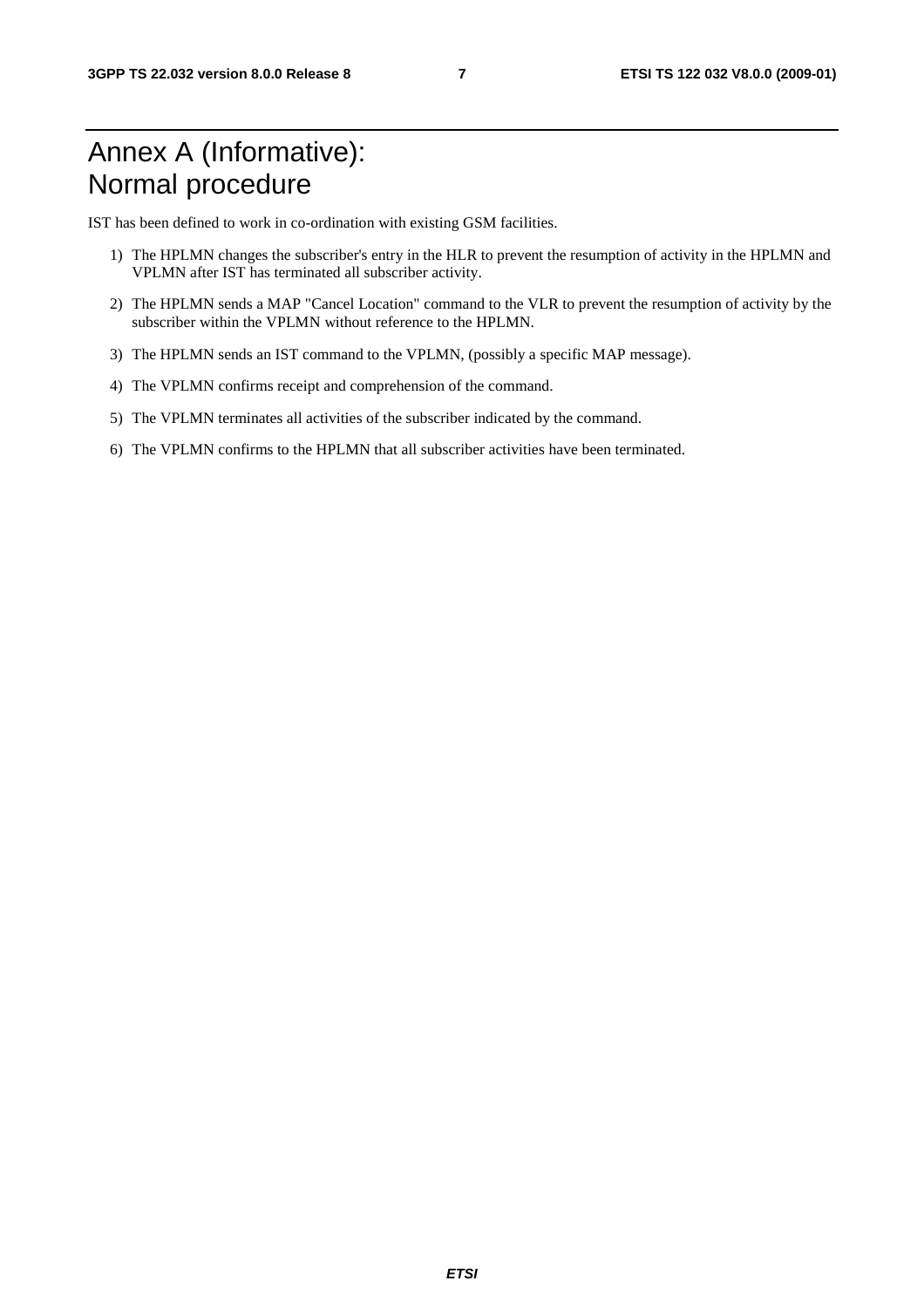### Annex B (Informative): Change History

| <b>Change history</b> |                     |                    |      |           |   |                                                           |        |            |  |
|-----------------------|---------------------|--------------------|------|-----------|---|-----------------------------------------------------------|--------|------------|--|
| <b>Date</b>           | TSG#                | <b>TSG Doc. CR</b> |      | Rev   Cat |   | <b>Subject/Comment</b>                                    | Old    | <b>New</b> |  |
|                       | Status of GSM 02.32 |                    |      |           |   |                                                           |        |            |  |
|                       |                     |                    |      |           |   | No Phase 1 version                                        |        |            |  |
| 06-1997               | <b>SMG#22</b>       |                    |      |           |   | to SMG#22 for information                                 |        | 1.0.0      |  |
| 03-1998               | <b>SMG#25</b>       |                    |      |           |   | to SMG#25 for approval                                    | 1.0.0  | 2.0.0      |  |
| 03-1998               | <b>SMG#25</b>       |                    |      |           |   | TS approved by SMG#25. IST is part of Release 98          | 2.0.0  | 7.0.0      |  |
| 06-1998               | <b>SMG#26</b>       |                    | A001 |           | C | CR 02.32-A001 (cat C) approved by SMG#26                  | 7.0.0  | 7.1.0      |  |
| 08-1999               |                     |                    |      |           |   | R98 publication version                                   | 7.1.0  | 7.1.1      |  |
| 04-2000               |                     |                    |      |           |   | R99 publication version                                   | 7.1.1  | 8.0.0      |  |
|                       |                     |                    |      |           |   | Status of TS 42.032 (Created from TS 02.32 Release 1999)  |        |            |  |
| SP-11                 | 02.32               |                    |      |           |   | Upgrade to 42.032 Release 4 (3GPP numbering)              | 02.32  | 42.032     |  |
|                       |                     |                    |      |           |   |                                                           | 8.0.0  | 4.0.0      |  |
|                       |                     |                    |      |           |   | Status of TS 22.032 (Created from TS 42.032 Release 4)    |        |            |  |
| 06-2002               | SP-16               |                    |      |           |   | Decision to transfer IST to 3GPP system specification set | 42.032 | 22.032     |  |
|                       |                     |                    |      |           |   |                                                           | 4.0.0  | 4.0.0      |  |
| 06-2002               | SP-16               |                    |      |           |   | Upgrade to Rel-5                                          | 4.0.0  | 5.0.0      |  |
| 12-2004               | SP-26               |                    |      |           |   | Upgrade to Rel-6                                          | 5.0.0  | 6.0.0      |  |
| 06-2007               | SP-36               |                    |      |           |   | Upgrade to Rel-7                                          | 6.0.0  | 7.0.0      |  |
| 12-2008               | SP-42               |                    |      |           |   | <b>Upgrade to Rel-8</b>                                   | 7.0.0  | 8.0.0      |  |